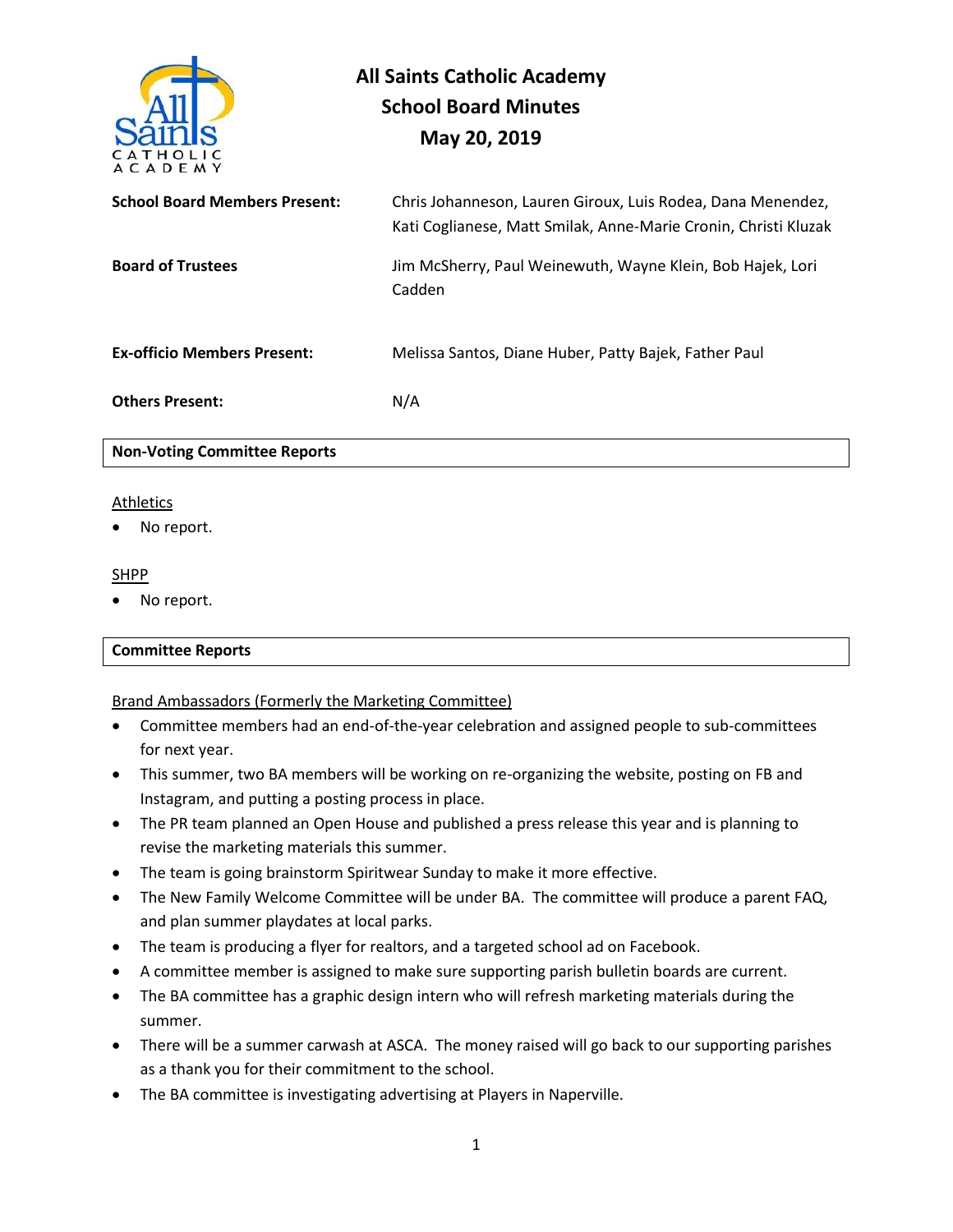Enrollment Update

- Current enrollment for the 2019/2020 school year is at 397, post the School Board meeting it was communicated that 15 students believed to be returning have indicated they will not for the 2019/2020 school year.
- Currently, 28 students are enrolled in Kindergarten.
- Tours consist of families with students from all grade levels, with a higher emphasis on PreSchool through 2<sup>nd</sup> grades.
- The month of April alone consisted of 22 tours, while since the Open House in January, tours have been steady and consistent. The enrollment conversion of family tours thus far is over 25%.
- Enrollment in all sections is increasing, with some of the largest increases in Second, third and fourth grades.

## **Pastor Report - Father Paul Hottinger, SMMP**

• As mentioned previously, Fr. Scott from SES will serve as ASCA pastor next year, while Father Paul will continue to serve in a support role.

## **Trustee Report**

- Four Board of Trustee members were at the meeting to review and discuss the 2019/2020 budget.
- Jim McSherry will investigation and propose a Queen of Hearts fundraiser for the 2019/2020 school year.

## **Principal Report – Melissa Santos**

- After-School Care will be outsourced to RLS with a monthly 10% commission rebate coming back to ASCA. The new program will be structured with various activities to keep the students engaged.
- The approximate number of students from our supporting parishes include:
	- $\triangleright$  St. Thomas =150
	- ➢ Holy Spirit =90
	- $\triangleright$  St. Elizabeth Seton =60
	- $\triangleright$  St. Margaret Mary =40
	- $\triangleright$  Our Lady of Mercy = 25
- The Fun Run netted \$22,000 in raised contributions. The Fun Run will be moved to October 2019.
- Summer projects include:
	- ➢ Update School Handbook that will include a Parent Partnership Accountability clause.
	- $\triangleright$  McSherry construction is set to start on June 6. Four windows will be added, and the fireplace will be removed. Flexible seating will be placed within the space and the cross will remain so the space can be used to celebrate smaller masses.
	- $\triangleright$  A portion of the Pre-school playground pad will be redone, and planting boxes, a picnic table, shed, and outdoor toys will be added to the space. \$17K has been collected for this effort.
	- $\triangleright$  The chapel is almost redone except for re-doing the lighting and drop ceiling.
	- $\triangleright$  An Eagle Scout may build a concession stand in the gym.
	- $\triangleright$  The gym will be repainted and re-striped.
	- ➢ There will be an investigation of doing a Queen of Hearts fundraiser next year.